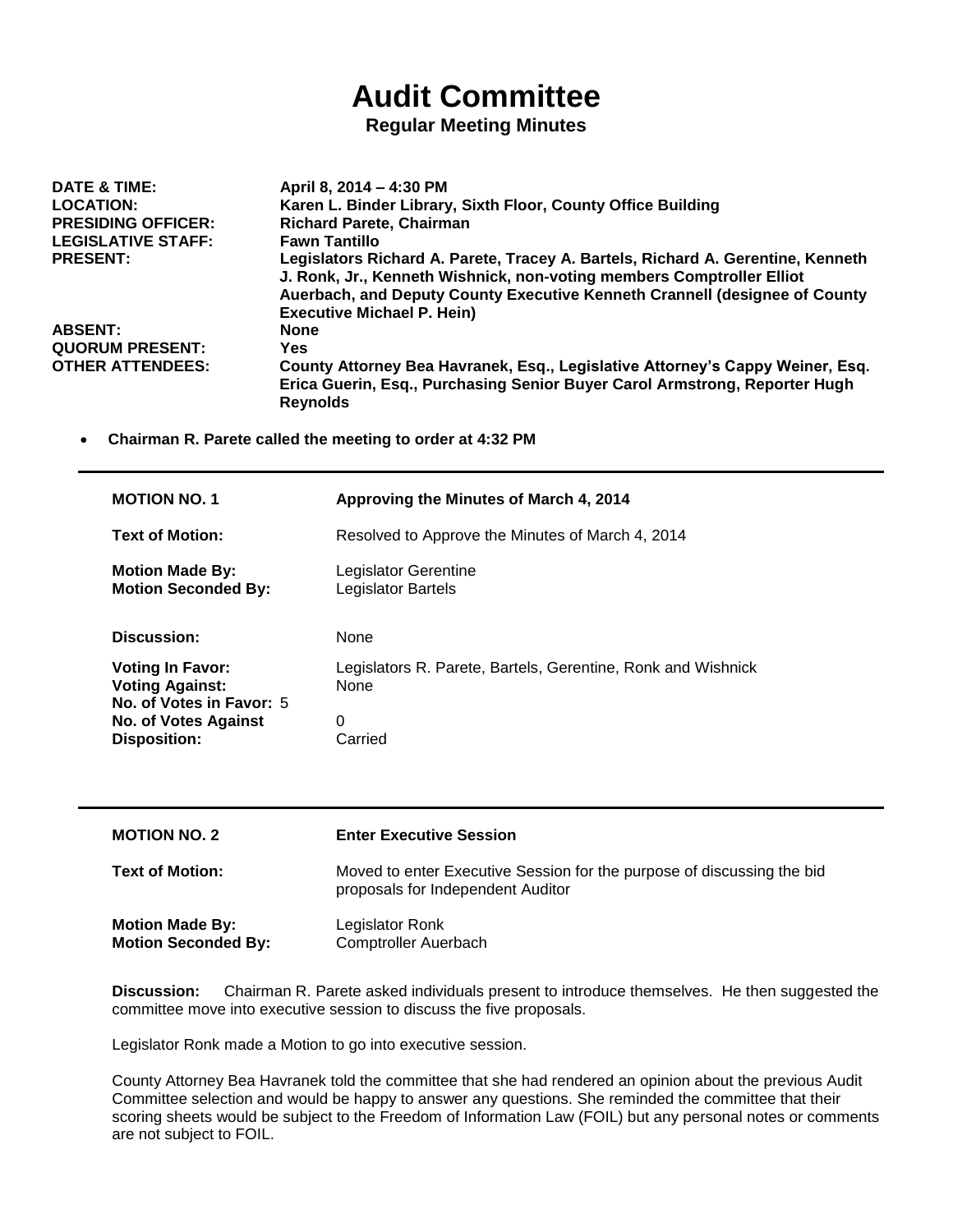Legislator Gerentine suggested that before going into executive session, the committee should be polled to see if there was any clear choice for what firms the committee would like to bring in for an interview.

Carol Armstrong said she thought it would be more appropriate to do that in executive session.

There was a brief discussion about how to proceed. The question was put to Legislative Counsel Weiner who advised the committee that any discussion about the firms and their ranking should be done in executive session.

Comptroller Auerbach seconded the motion to go into executive session.

| <b>Voting In Favor:</b>     | Legislators R. Parete, Bartels, Gerentine, Ronk and Wishnick |
|-----------------------------|--------------------------------------------------------------|
| <b>Voting Against:</b>      | None                                                         |
| No. of Votes in Favor:      | 5                                                            |
| <b>No. of Votes Against</b> |                                                              |
| <b>Disposition:</b>         | Carried                                                      |

**The Audit Committee entered executive session at approximately 4:37.**

**The Audit Committee exited executive session at approximately 6:00.**

| <b>MOTION NO. 3</b>                                  | Interviews of Firms who submitted bid proposals                                                                              |
|------------------------------------------------------|------------------------------------------------------------------------------------------------------------------------------|
| <b>Text of Motion:</b>                               | Moved to request all five firms to be interviewed on April 23, 2014<br>beginning at 4:30 pm, in the Karen L. Binder Library. |
| <b>Motion Made By:</b><br><b>Motion Seconded By:</b> | Legislator Bartels<br><b>Comptroller Auerbach</b>                                                                            |

**Discussion:** Chairman Parete asked for the record to reflect that no action was taken during the executive session.

Legislator Bartels moved that all five firms be invited to be interviewed on April 23, 2014 at 4:30.

This was seconded by Comptroller Auerbach.

Legislator Gerentine clarified that each firm would be given a half hour to make their presentation and answer any questions. Carol Armstrong will forward any questions the committee has for the firms ahead of time.

Legislator Ronk said that the committee would discuss the interviews immediately following the last interview while the information was fresh in their minds and hopefully make a decision that night.

Deputy Executive asked that all the questions be forwarded to the committee members ahead of time as well.

It was agreed that any questions the committee members have should be forwarded to Senior Legislative Employee Tantillo who will then send them to Carol Armstrong in Purchasing to forward to the firms.

| <b>Voting In Favor:</b>     | Legislators R. Parete, Bartels, Gerentine, Ronk and Wishnick |
|-----------------------------|--------------------------------------------------------------|
| <b>Voting Against:</b>      | None                                                         |
| No. of Votes in Favor:      | 5                                                            |
| <b>No. of Votes Against</b> |                                                              |
| <b>Disposition:</b>         | Carried                                                      |